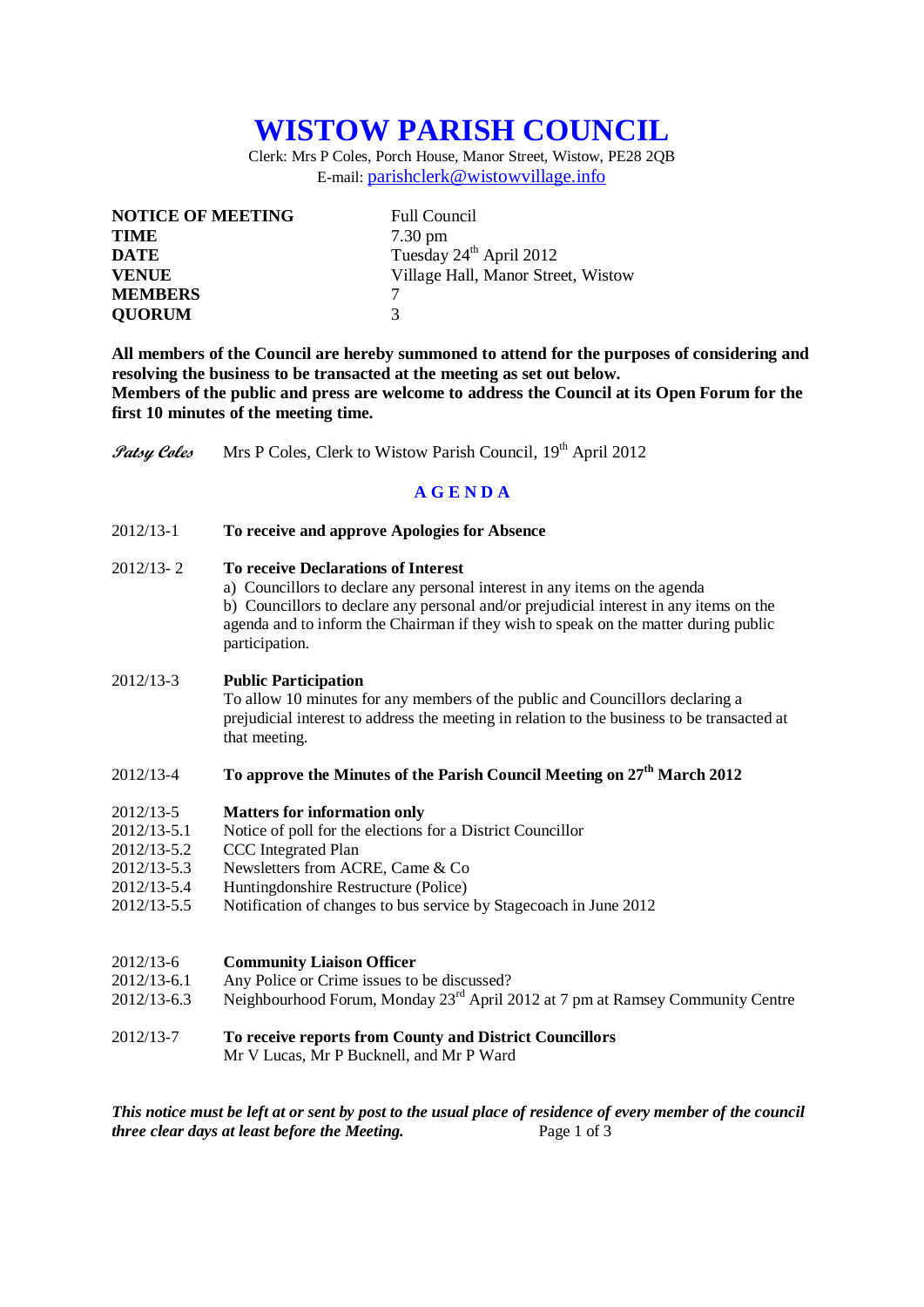Page 2

| 2012/13-8                                                  | <b>Finance</b><br>a) to approve the Financial Statement<br>b) to approve payment of outstanding amounts :<br>Smith builders, repair of village sign<br><b>Environment Agency</b><br>R P Burton Service, siting the benches<br>c) review cash flow and resolve anticipated issues | Mrs P Coles - April salary (rates as per minute no. 8e<br>of the meeting dated the 15/12/09) now paid quarterly                                                       | £ 269.30<br>£120.00<br>£ 13.48<br>£ 155.00 |
|------------------------------------------------------------|----------------------------------------------------------------------------------------------------------------------------------------------------------------------------------------------------------------------------------------------------------------------------------|-----------------------------------------------------------------------------------------------------------------------------------------------------------------------|--------------------------------------------|
|                                                            | d) CPALC renewal at a cost of                                                                                                                                                                                                                                                    |                                                                                                                                                                       | £ 179.94                                   |
| 2012/13-9<br>2012/13-9.1                                   | Correspondence<br>The Clerk had received a call from a concerned neighbour of the Playground regarding<br>boys playing golf and the danger of other children or property being hit.                                                                                              |                                                                                                                                                                       |                                            |
| 2012/13-10<br>2012/13-10.1                                 | To consider any Planning Applications received<br>None received                                                                                                                                                                                                                  |                                                                                                                                                                       |                                            |
| 2012/13-10<br>2012/13.10.1                                 | needed as a result of the safety reports                                                                                                                                                                                                                                         | <b>Feedback on Playground Safety Inspection Report</b><br>Mr Carter and Mr MacInnes were to assess the priorities and recommend what actions is                       |                                            |
| 2012/13-11<br>2012/13-11.1<br>2012/13-11.3                 | <b>Town and Parish Charter Meeting/Localism Issues</b><br>The first Town and Parish Charter meeting is to be held on 30 <sup>th</sup> April and Mr Carter will<br>attend.<br>The HDC Localism meeting is on $25th$ April 2012.                                                   |                                                                                                                                                                       |                                            |
| 2012/13-12<br>2012/13-12.1                                 | <b>Jubilee Celebrations</b>                                                                                                                                                                                                                                                      | To confirm and plan celebrations on Monday 4 <sup>th</sup> June.                                                                                                      |                                            |
| 2012/13-13<br>2012/13-13.1<br>2012/13-13.2<br>2012/13-13-3 | <b>Annual Audit</b><br>To discuss approve the accounting statements for year end March 2012<br>To read and approve the annual governance statement<br>To confirm the accounts are ready for internal audit by Mrs W Pye                                                          |                                                                                                                                                                       |                                            |
| 2012/13-14<br>2012/13-14.1                                 |                                                                                                                                                                                                                                                                                  | <b>Localism Act 2011, Wistow Neighbourhood Planning</b><br>Mr Bucknell will update us on procedures for producing our Neighbourhood Plan                              |                                            |
| 2012/13-15<br>2012/13-15.1                                 | <b>Feedback from Open Meeting</b><br>To address any issues raised at the Open Meeting                                                                                                                                                                                            |                                                                                                                                                                       |                                            |
| 2012/13-16                                                 | a-Traffic and Road Issues<br>b-Litter<br>Update on flytipping<br>c- Countryside<br>Update on progress<br>d- Village Hall<br>Update                                                                                                                                               | <b>Parish Plan Action Plan Working Parties Feedback and Updates</b><br>Mr Bucknell/Mr Carter/Ms Robinson<br>Mrs Booth/Ms Robinson<br>Mr Carter/Dr Farrar<br>Mrs Booth |                                            |

*This notice must be left at or sent by post to the usual place of residence of every member of the council three clear days at least before the Meeting.* Page 2 of 3